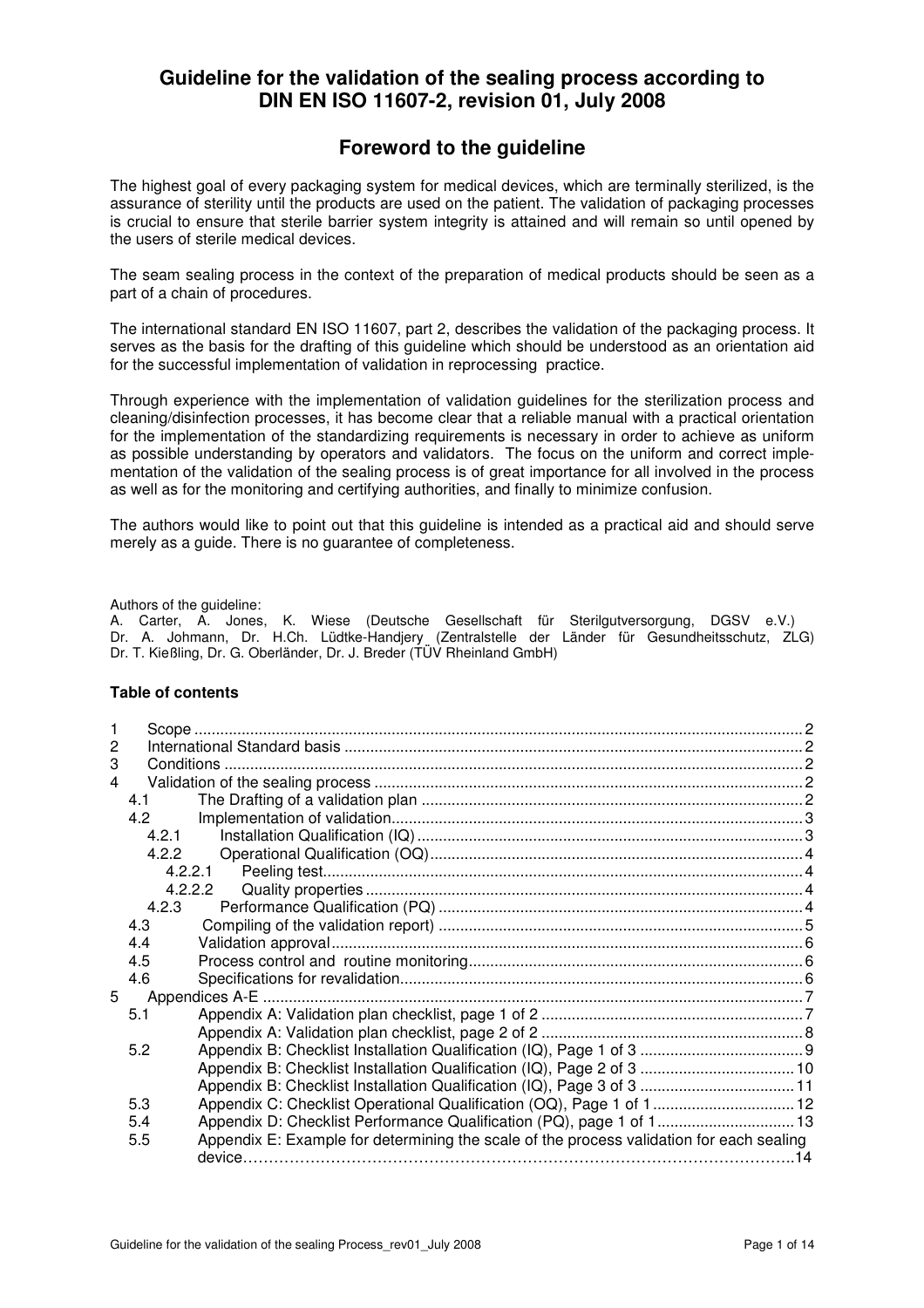# **1 Scope**

According to the standard EN ISO 11607-2 the validation of the packaging processes is applicable to industry, to health care facilities and wherever medical devices are packaged and sterilized (examples include hospitals, doctors and dental surgeries).

# **2 International Standard basis**

The EN ISO 11607, part 2 explicitly postulates validation of all preformed sterile barrier systems and sterile barrier system manufacturing processes (sealing, sterilization sheets folding and wrapping, filling and closing of reusable containers, etc.). This guideline treats the sub-area of 'sealing'.

According to the current state of knowledge, self-sealing packaging materials are not able to achieve permanent impermeability. Similarly, the reproducibility of this packaging process cannot be insured. This guideline is therefore not applicable in this case.

# **3 Conditions**

The packaging materials used must be appropriate for and determined by the intended sealing and sterilization process. The manufacturer can verify the suitability. Confirmation of conformity with the EN ISO 11607-1 and the appropriate parts of the norm series EN 868, part 2-10 (e.g. EN 868-5 for sealable reels and pouches) include the following:

- Bacterial impermeability
- Sealing procedure and temperature range
- Sterilization procedure

The process parameters of the sealing devices must be verifiably calibrated in compliance with EN ISO 11607-2, 5.2.5. This can be done by the manufacturer or an accordingly accredited test laboratory.

The testing of sealed and sterilized transparent pouches can, for example, be carried out in an accredited test laboratory or by a competent validator.

# **4 Validation of the sealing process**

Fundamentally, a documented method of validation must exist. This consists of:

- 4.1. Drafting of a validation plan
- 4.2. Implementation of the validation plan
	- 4.2.1. Installation Qualification (IQ )
	- 4.2.2. Operational Qualification (OQ)
	- 4.2.3. Performance Qualification (PQ)
- 4.3. Installation of validation report
- 4.4. Validation approval
- 4.5. Specification of monitoring routine
- 4.6. Specification of revalidation of required parameters

#### **4.1 The Drafting of a validation plan**

At a minimum, the validation plan should include the following information:

- **Responsibilities**
- Description of the sealing procedures
- Description of the materials used
- Description of the sterilization process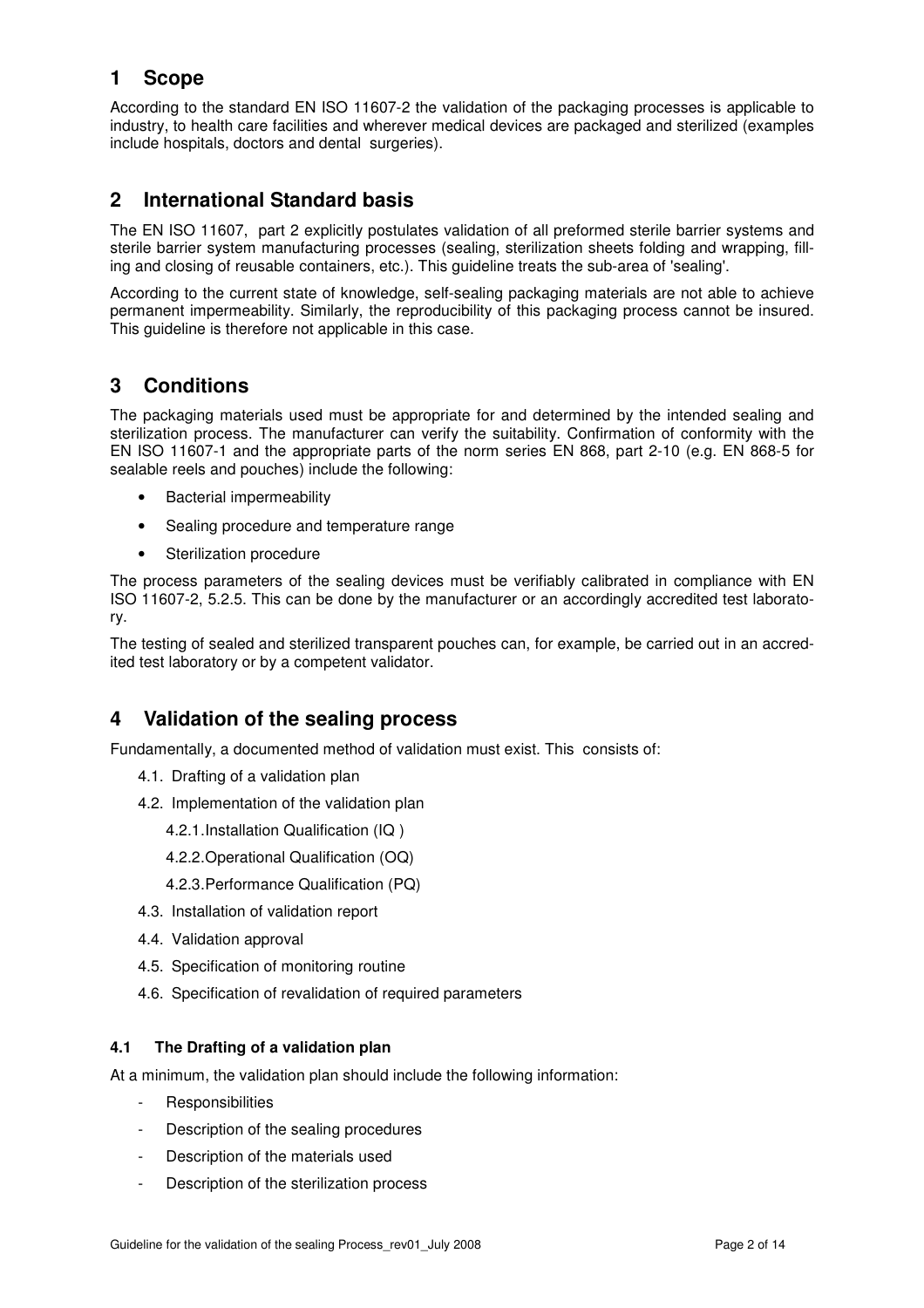Qualification steps (IQ, OQ and PQ)

The validation plan checklist in Appendix A can be used. A separate checklist should be used for each different combination of sterilization procedure and packaging material (manufacturer, type, etc.— but not for pouch size).

With the following table, the number of executed process validations per sealing device can be determined and defined (see example in Appendix E).

| Sealing<br>device |              | Steam         | <b>NTDF</b>   | <b>ETO</b> | H <sub>2</sub> O <sub>2</sub> |  |
|-------------------|--------------|---------------|---------------|------------|-------------------------------|--|
|                   | 134 °C/5 min | 134 °C/18 min | 121 °C/20 min |            |                               |  |
| Material A        |              |               |               |            |                               |  |
| <b>Material B</b> |              |               |               |            |                               |  |
| Material C        |              |               |               |            |                               |  |
| Material D        |              |               |               |            |                               |  |

The possible combinations from the table can be reduced as only the maximum stress of the materials needs be accounted for (the so-called 'worst-case' scenario with documented rationale). A further reduction can be achieved by conscious selection of packaging materials (e.g. larger transparent pouches instead of pouches with side folds, transparent pouches instead of paper bags).

#### **4.2 Implementation of validation**

#### **4.2.1 Installation Qualification (IQ)**

Definition: "Process of obtaining and documenting evidence that equipment has been provided and installed in accordance with its specification."

This means that the sealing device must be appropriate and correctly installed. In addition the user must be trained. The following questions should already be clarified in the forefront:

- Are the critical process parameters defined (the critical process parameters are at minimum temperature and contact pressure)?
- Is the sealing temperature for materials to be used defined based on the manufacturer's specifications?
- Does the sealing device have mechanisms at its disposal, which control, monitor and document the critical process parameters?
- In the case that previously determined thresholds are exceeded, is a warning system or alarm device activated or will the machine be halted?
	- $\circ$  According to the guidelines in DIN 58953-7 (German Standard) this must occur when the variation in temperature is greater than  $\pm 5$  °C.
- Are the security criteria (seal seam width and the required distance to the medical product) according to DIN 58953-7 satisfied?
- Do written plans for maintenance and cleaning exist?
- Are all users demonstrably trained and briefed?

For implementation of the Installation Qualification (IQ) the use of the appropriate checklist is recommended. The Installation Qualification (IQ) checklist in Appendix B can be used for documentation purposes.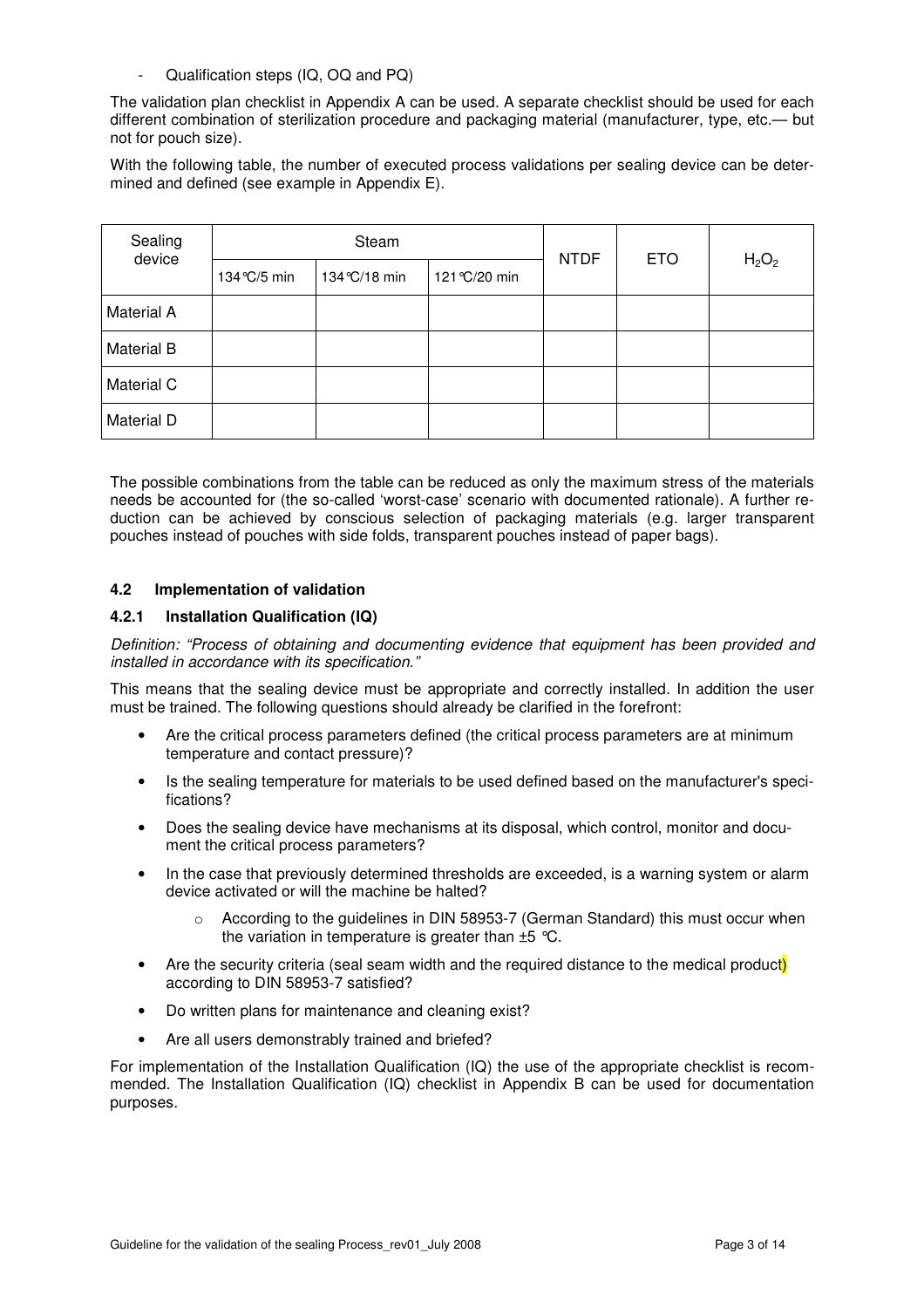### **4.2.2 Operational Qualification (OQ)**

Definition: "Process of obtaining and documenting evidence that installed equipment operates within predetermined limits when used in accordance with its operational procedures."

First, the threshold values for the variable critical process parameters must be defined. Normally this involves only the temperature. Sealing time and speed and contact pressure are, as a rule, rigidly and permanently defined. The threshold values are typically the temperature guidelines (upper and lower limits) as defined by the manufacturer of the sealable pouches and reels.

Finally, the process parameters shall be challenged. Therefore, test sealings must be produced with the temperature values at the upper and lower limits. The sterile barrier system must be peelable and satisfy all quality properties of the seal under all the foreseeable manufacturing conditions.

### **4.2.2.1 Peeling test**

By carrying out the peeling test it is subjectively checked, whether the sealing seam can be manually opened without difficulty. At the same time, the sealing seam must not be sheered, or rove, because this can lead to contamination. The result of the test is to be documented.

### **4.2.2.2 Quality properties**

According to EN ISO 11607-2, section 5.3.2 b, the quality properties for sealing are as follows::

- Intact seal for a specified seal width.
- No channels or open seals.
- No punctures or tears.
- No material delamination or separation.

These quality properties must be checked and documented through the appropriate operation. For example, the ink test and/or the "Seal Check" can be used.

For this purpose, two seals must be made, one at the upper and one for the lower limit temperature. For both seals, the quality properties must be satisfied.

Afterwards the sealing temperature to be used in daily operation must be defined. It is recommended to use the average value between upper and lower level temperature during the test.

The Operational Qualification (OQ) checklist in Appendix C can be used for documentation purposes.

#### **4.2.3 Performance Qualification (PQ)**

Definition: "Process of obtaining and documentation evidence that the equipment, as installed and operated in accordance with operational procedures, consistently performs in accordance with predetermined criteria and thereby yields product meeting its specification."

With the Performance Qualification, evidence must be produced that the process is controlled and also after sterilization - yields an optimum sterile barrier system.

PQ ist carried out by means of the seal strength test according to EN 868-5, Appendix D. The packaging must be sterilized prior to the test. The protocol (batch documentation) of the sterilization process is part of the validation.

As stated in the validation plan's defined combinations (see also Appendix E) 3 pouches or reel packages of the same material are to be sealed at the defined temperature and subsequently sterilized with the defined sterilization program (reels must be sealed at both ends). Every pouch must be assigned to a different sterilization batch (as far as available) in order to demonstrate reproducibility within influencing variables.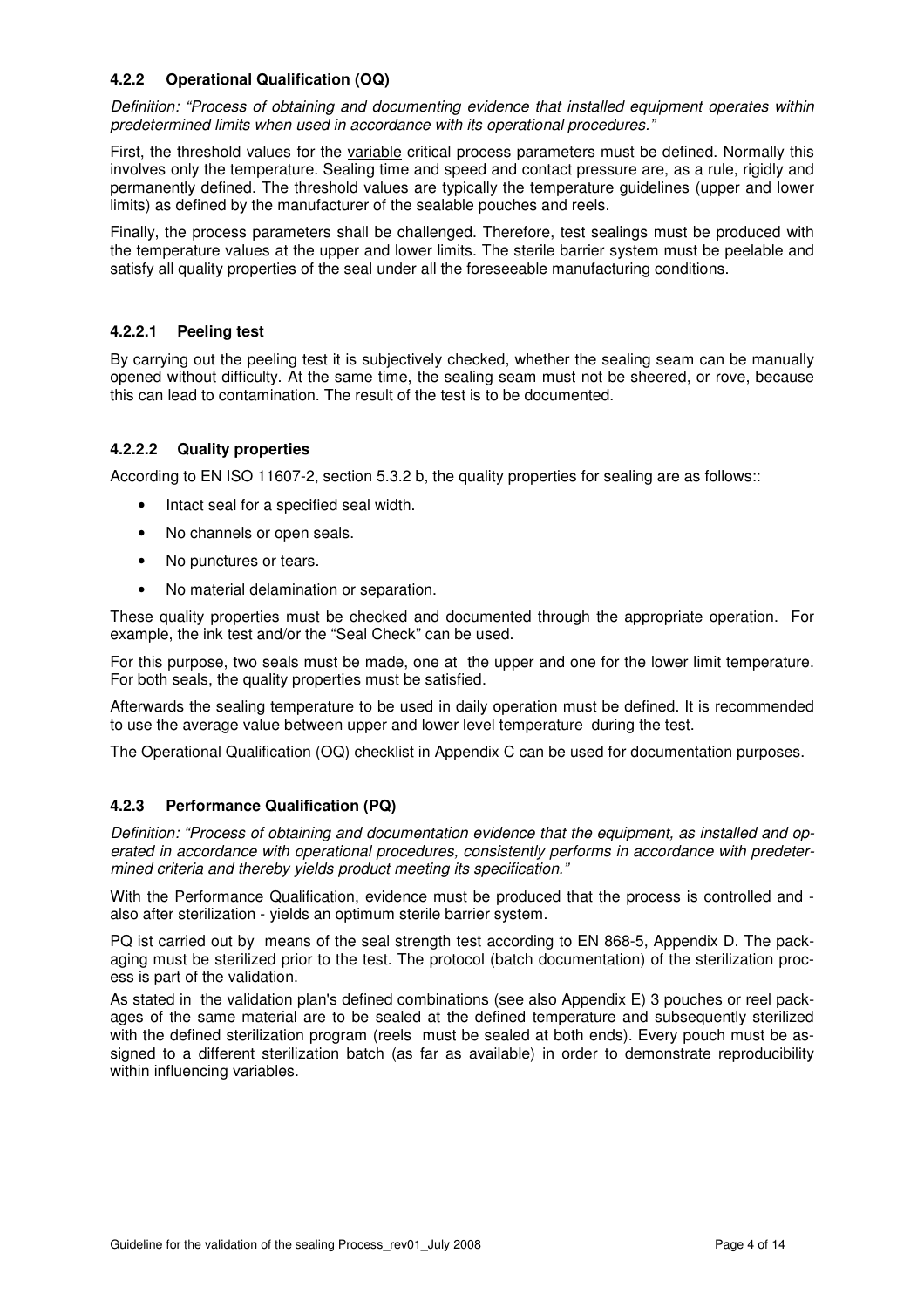The test (according to EN 868-5 Appendix D) is carried out as follows:

- Cuts are taken of the dry sample<sup>1</sup> of 15 mm width in a 90° angle for the seal seam. For every sealing 5 samples are selected.
- Simulation of the peeling process at a speed of 200 mm/min.
- Recording of the seal seam resistance process<sup>2</sup>.
- Evaluation and documentation of the results.

The results of the seal seam resistance test are confirmed by a report, which contains at minimum the following information:

- Brand and type of sealing device.
- Sealing device serial number.
- Indication of the critical parameters.
- Device tested /most recent calibration.
- Graphic display of the resistance process.
- Maximum resistance of seal seam of N/15 mm width.

An accredited test laboratory or an suitable validation expert can, for example, carry out the testing of the sealed and sterilized transparent bag.

In total 3 bags are to be tested, each labeled clearly, in order that the results can be correctly related to the validation plan (e.g. device manufacturer device designation, machine number and sealing parameters).

5 samples are to be taken from every pack. That results in 15 samples per test, whose maximal seal strength should be entered in the table in Appendix  $D<sup>3</sup>$ . The maximal seal strength is the relevant value for the qualification and according to EN 868-5 must be greater than 1.5 N/15 mm width. If the tensile strength in one of the 15 samples is less than 1.5 N the PQ has failed.

The checklist for the Performance Qualification in Appendix D can be used for documentation purposes.

#### **4.3 Compiling of the validation report**

The procedural method of validation and the results must be documented in a summary report. The checklists and protocols employed (and photos, where appropriate) are evidence and should be included as appendices. The report can also include the evaluation of the results.

The report must as a minimum consist in the following:

- Validation plan
- Evidence of the implementation of the validation plan (e.g. a filled out checklist pursuant to Appendices B - E)
- Evaluation of the results
- Description and reasoning for any deviance from the validation plan
- Approval of validation

 $\overline{a}$ 

- Specification of routine monitoring
- Specification of re-validation

<sup>1</sup> In case of use of wet samples a contact pressure of 1.2 N is sufficient. This method, however, is not common in medical practice.

<sup>2</sup> For further evaluation and documentation it makes sense, that the maximum (recommended by EN 868-5 Appendix D.3) and average tensile strength is documented as a value.

<sup>3</sup> When the homogeneity of the seal seam is demonstrably secure, the scope of the test can be reduced if necessary. The reason for this is to be documented.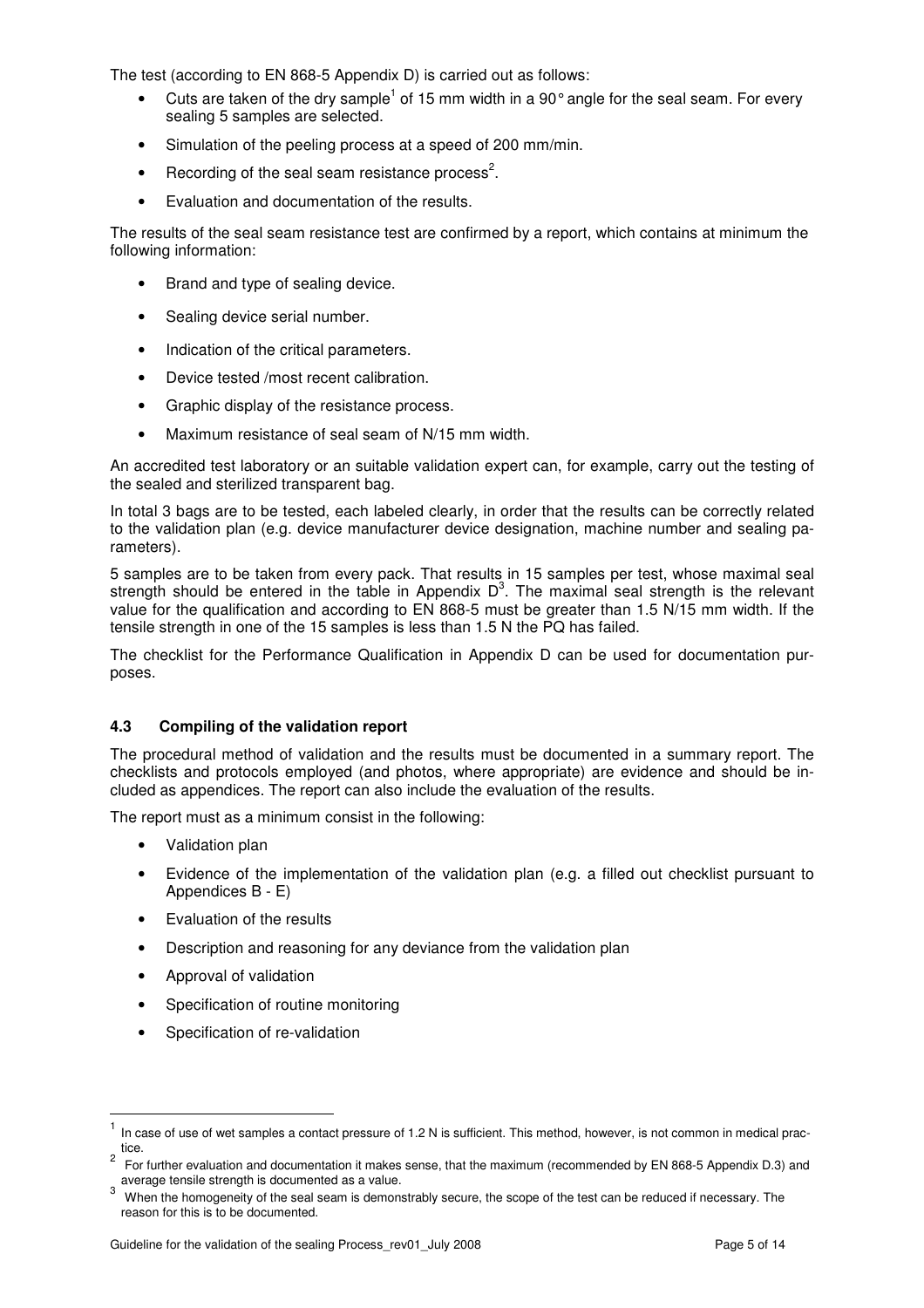#### **4.4 Validation approval**

The documented and evaluated validation in the report must be traceably approved by the responsible operator. This can be done, for example, in a previously determined field in the validation plan. In the case that not all results of the validation are accepted, this must be traceably documented including the evaluation of possible remaining risks.

In so far as limitations are determined during the validation procedures, these are recorded in the documentation (e.g. consideration of materials or process parameter whose adequacy could not be verified).

#### **4.5 Process control and routine monitoring**

As the result of validation, required and recognized routine tests must be defined (standard operating procedures). It should be ensured that changes in the sealing procedure are made known in sufficient time to avoid the situation that a sealing seam no longer satisfies the requirements. These tests could be for example:

- Peeling test
- Ink test
- "Seal-Check"
- Tensile strength of seal seam
- Visual control

Time interval (e.g. daily, weekly, or monthly) and acceptable values must be defined for the necessary routine tests, including the procedure to be followed if the test result is not satisfactory Results have to be documented.

The critical process parameters shall be routinely monitored and documented. Various methods are known for use in the daily routine:

- Handwritten log,
- Routinely recorded on paper or packaging by means of an integrated printer or
- Connection of the sealing device to an electronic documentation system.

#### **4.6 Specifications for revalidation**

Revalidation is carried out

- According to plan, i.e., as a rule, after one year, when no change in materials, sealing procedures and sterilization process has occurred.
- Extraordinary revalidation, i.e., in case of change in materials, the sealing process, including changes on the sealing device or during sterilization processes.

Not all changes in material, sealing procedures or sterilization require revalidation. Fundamentally, a documented assessment is required. In so far as a revalidation is deemed unnecessary, it must be comprehensibly documented.

Scheduled revalidation serves to verify that the sealing process, as was determined through validation (IQ, OQ and PQ), lies within acceptable limits. In this regard, in general, only a Performance Qualification (PQ) has to be carried out. When compared with the previous validation, no changes in materials, sealing procedure and sterilization were carried out; this must be confirmed in the revalidation report.

In the case of an extraordinary revalidation, it must first be determined what influence the changes may on the result of the sealing process. The result is to be documented. Based on that, an individual validation plan must be set up. For example, in the case of changes in materials, the Operational Qualification (OQ) and Performance Qualification (PQ) must be repeated in part or completely . In case of changes to the sealing device or sealing process the Installation Qualification (IQ has to be repeated

During revalidation it is to be secured that the documents used meet the currant requirements. The checklists are to be updated wherever and whenever necessary.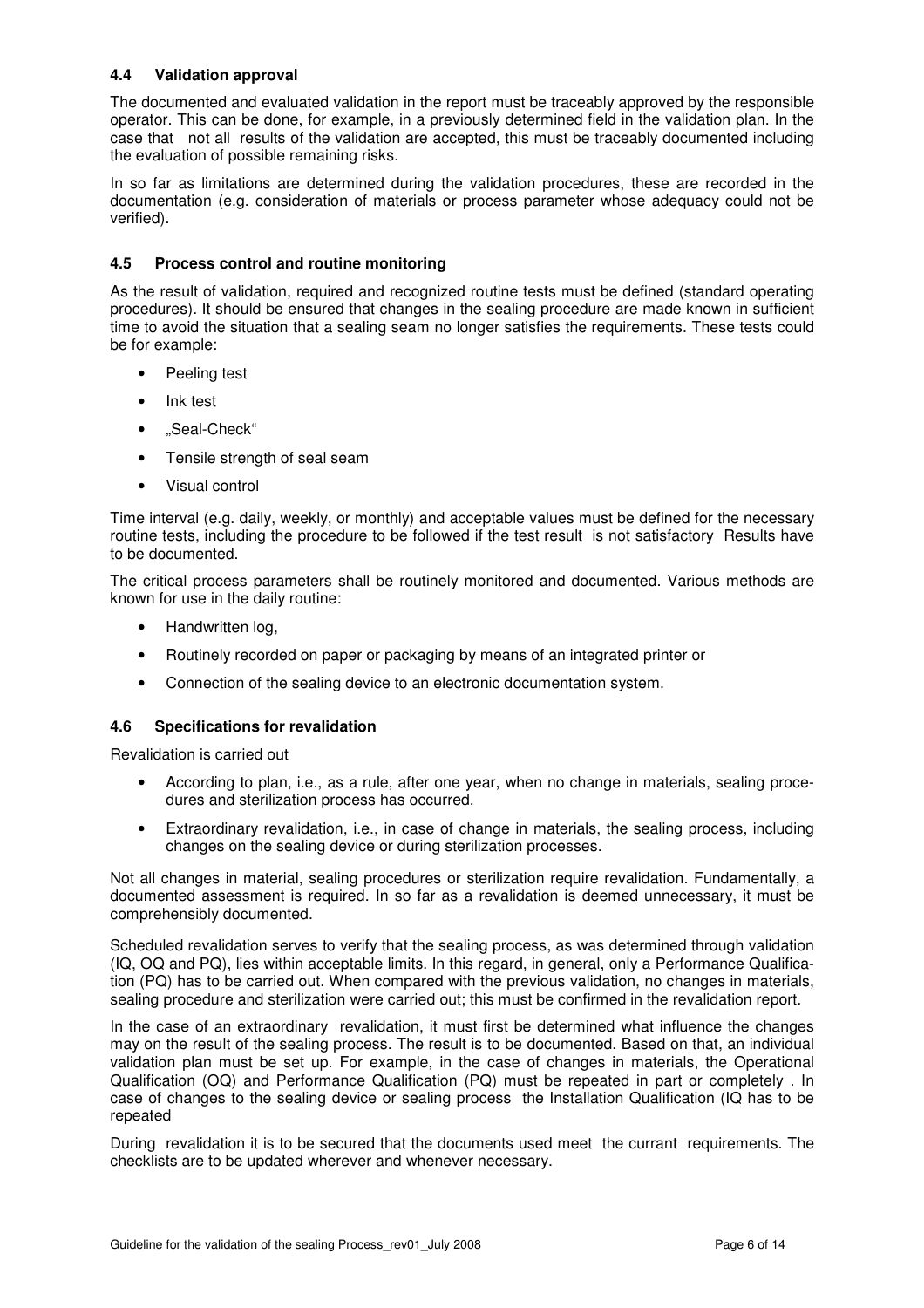# **5 Appendices A-E**

The checklists available in the appendix can be used for the implementation and documentation of the validation.

# **5.1 Appendix A: Validation plan checklist, page 1 of 2**

□ Validation **Revalidation** 

### **a) Responsibilities**

| Name of facility                                                                   |  |
|------------------------------------------------------------------------------------|--|
| Location                                                                           |  |
| Validator                                                                          |  |
| (Name of persons and, if necessary, the management<br>carrying out the validation) |  |
| Person responsible for the entire validation<br>(operator)                         |  |

### **b) Description of the sealing device**

| Sealing device manufacturer                                                            |     |    |  |
|----------------------------------------------------------------------------------------|-----|----|--|
| Designation/type                                                                       |     |    |  |
| Serial number                                                                          |     |    |  |
| Switch-off tolerance of the temperature according to DIN<br>58953-7 $(\pm 5^{\circ}C)$ | yes | no |  |
| Supplier                                                                               |     |    |  |
| Last calibration                                                                       |     |    |  |
| Contact person                                                                         |     |    |  |

### **c) Description of materials**

| Manufacturer                                         |                        |    |              |
|------------------------------------------------------|------------------------|----|--------------|
| Designation                                          |                        |    |              |
| Is the QM certificate of the manufacturer available? | yes                    | no |              |
| Supplier                                             |                        |    |              |
| <b>Contact Person</b>                                |                        |    |              |
| CE-conformity?                                       | yes                    | no | verification |
| Specification of the porous material                 |                        |    |              |
| (e.g. 80 Gram/Tyvek 1053B)                           |                        |    |              |
| EN 868-5 conformity?*                                | yes                    | no | verification |
| EN ISO 11607, part 1, conformity?*                   | yes                    | no | verification |
| Sealing temperature range (in °C)*                   | from                   | to |              |
|                                                      | Data from:             |    |              |
|                                                      | Verification available |    |              |
| Compatible to sterilization procedure                | yes                    | no |              |

The information marked with \* must be according to EN 858-5 and EN ISO 11607-1 respectively be provided by the packaging materials' manufacturer.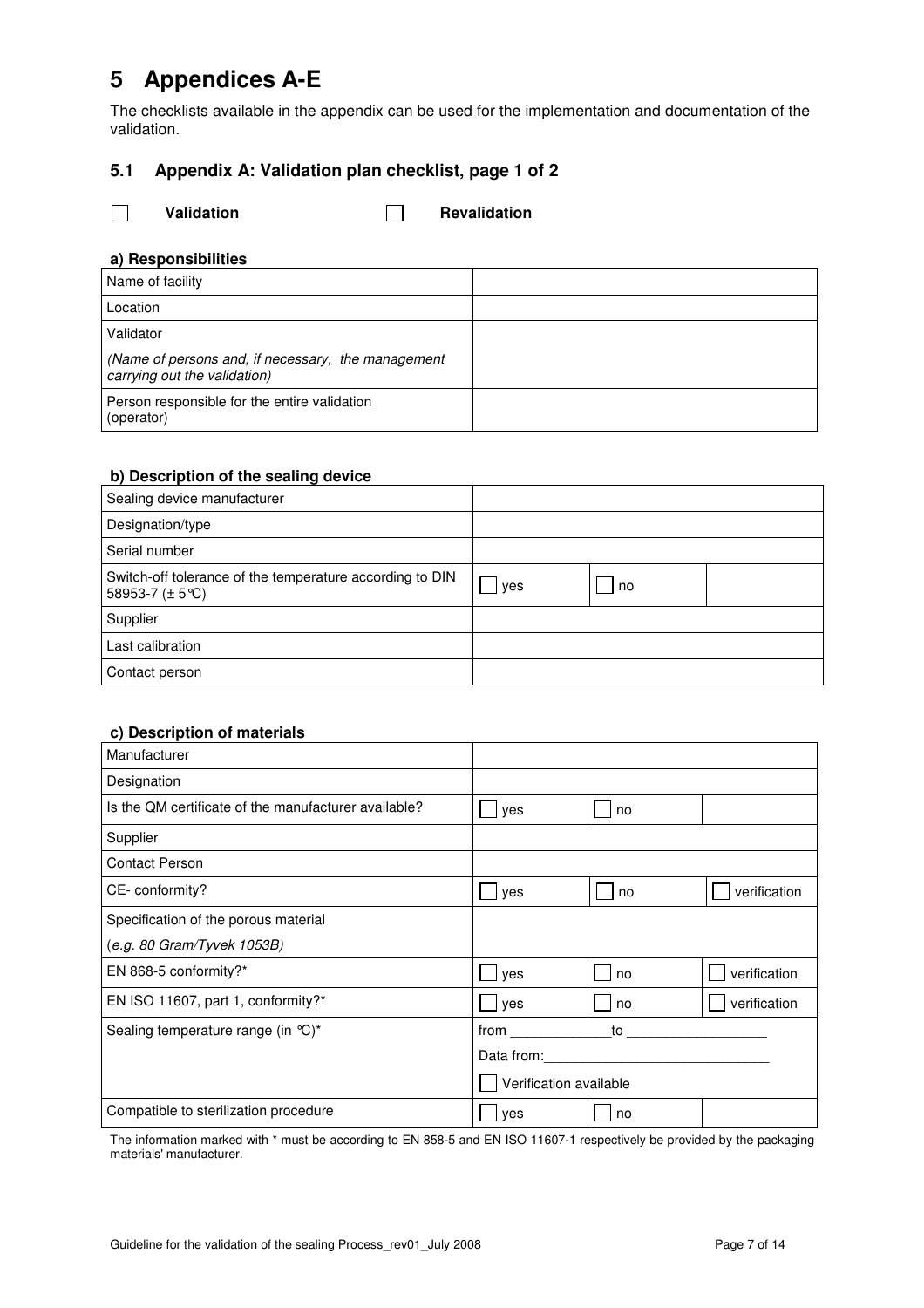# **Appendix A: Validation plan checklist, page 2 of 2**

### **d) Description of sterilization processes**

| Manufacturer and description |                                    |
|------------------------------|------------------------------------|
| Serial number of sterilizer  |                                    |
| Sterilization process        | Steam (highest temp./longest time) |
|                              | Ethylene oxide (ETO)               |
|                              | Plasma                             |
|                              | Formaldehyde (FO)                  |
|                              | other                              |
| Process validated?           | yes<br>no                          |
| Validator:                   |                                    |
| Last validation:             |                                    |
| Next validation:             |                                    |

#### **e) Qualification steps**

| Installation Qualification (IQ)       | executed                                 |        |
|---------------------------------------|------------------------------------------|--------|
|                                       | already executed in the validation<br>on |        |
|                                       |                                          |        |
|                                       | passed                                   | failed |
|                                       | Date/Signature:                          |        |
| <b>Operational Qualification (OQ)</b> | executed                                 |        |
|                                       | already executed in the validation       | on     |
|                                       |                                          |        |
|                                       | passed                                   | failed |
|                                       | Date/Signature:                          |        |
| <b>Performance Qualification (PQ)</b> | executed                                 |        |
|                                       | passed                                   | failed |
|                                       |                                          |        |
|                                       |                                          |        |
|                                       |                                          |        |
|                                       | Date/Signature:                          |        |

## **f) Approval of the validation by the operator**

All parts of the validation passed

 $\Box$  The following parts of the validation failed (please name):

Follow-up actions were determined and documented

**Signature** 

Place, Date Name in block print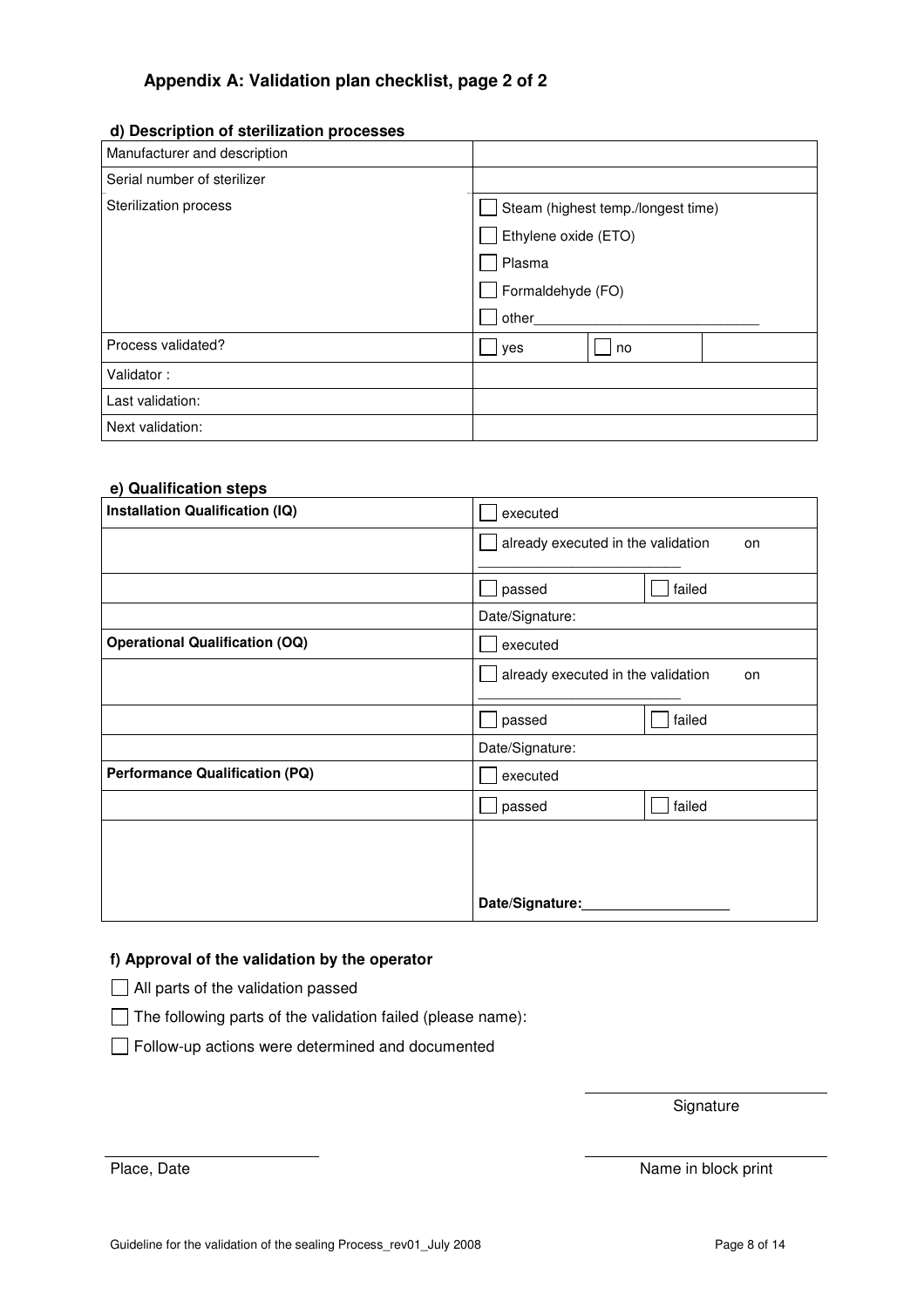# **5.2 Appendix B: Checklist Installation Qualification (IQ), Page 1 of 3**

#### **a) General data**

| Device (designation/number)       |                         |                        |                                  |              |  |
|-----------------------------------|-------------------------|------------------------|----------------------------------|--------------|--|
| Manufacturer                      |                         |                        |                                  |              |  |
| Manufacturer's address            |                         |                        |                                  |              |  |
| Quality management system         |                         | Verification available |                                  |              |  |
| Type designation                  |                         |                        |                                  |              |  |
| Serial number                     |                         |                        |                                  |              |  |
| Year of manufacture               |                         |                        |                                  |              |  |
| Location                          |                         |                        |                                  |              |  |
| Person responsible for validation |                         |                        |                                  |              |  |
| Additional testers for IQ         |                         |                        |                                  |              |  |
| Date of test                      |                         |                        |                                  |              |  |
| Type of device                    | Bar/impulse             |                        | Series device                    |              |  |
|                                   | Bar/continuously heated |                        | Special device from manufacturer |              |  |
| Rotary sealer                     |                         |                        | Modified device<br>modified by:  |              |  |
| CE conformity?                    |                         | yes                    | no                               | verification |  |
| DIN 58953, section 7 compliance?  |                         | yes                    | no                               | verification |  |
| Service team                      |                         |                        |                                  |              |  |
| <b>Address</b>                    |                         |                        |                                  |              |  |
| Telephone number                  |                         |                        |                                  |              |  |
| Contact person                    |                         |                        |                                  |              |  |
| Authorization                     | Yes, by:                |                        | No                               |              |  |

# **b) Installation conditions**

| <b>Parameter</b>           | <b>Postulated</b> | Available (measured) |
|----------------------------|-------------------|----------------------|
| Voltage in Volt            |                   | yes                  |
| Frequency in Hz            |                   | yes                  |
| Safeguarding in Ampere     |                   | yes                  |
| Air capacity (with vacuum) |                   | yes                  |
| Compliance                 | $Yes \mid No$     |                      |
|                            |                   | Date/Signature:      |

### **c) Documentation**

| <b>Document</b>              | <b>Available</b> |    | <b>Location (repository)</b> |
|------------------------------|------------------|----|------------------------------|
| Instruction manual           | yes              | no |                              |
| CE-Declaration of conformity | yes              | no |                              |
| Replacement parts Order-List | yes              | no |                              |
| Compliance                   | yes              | no |                              |
|                              |                  |    | Date/Signature:              |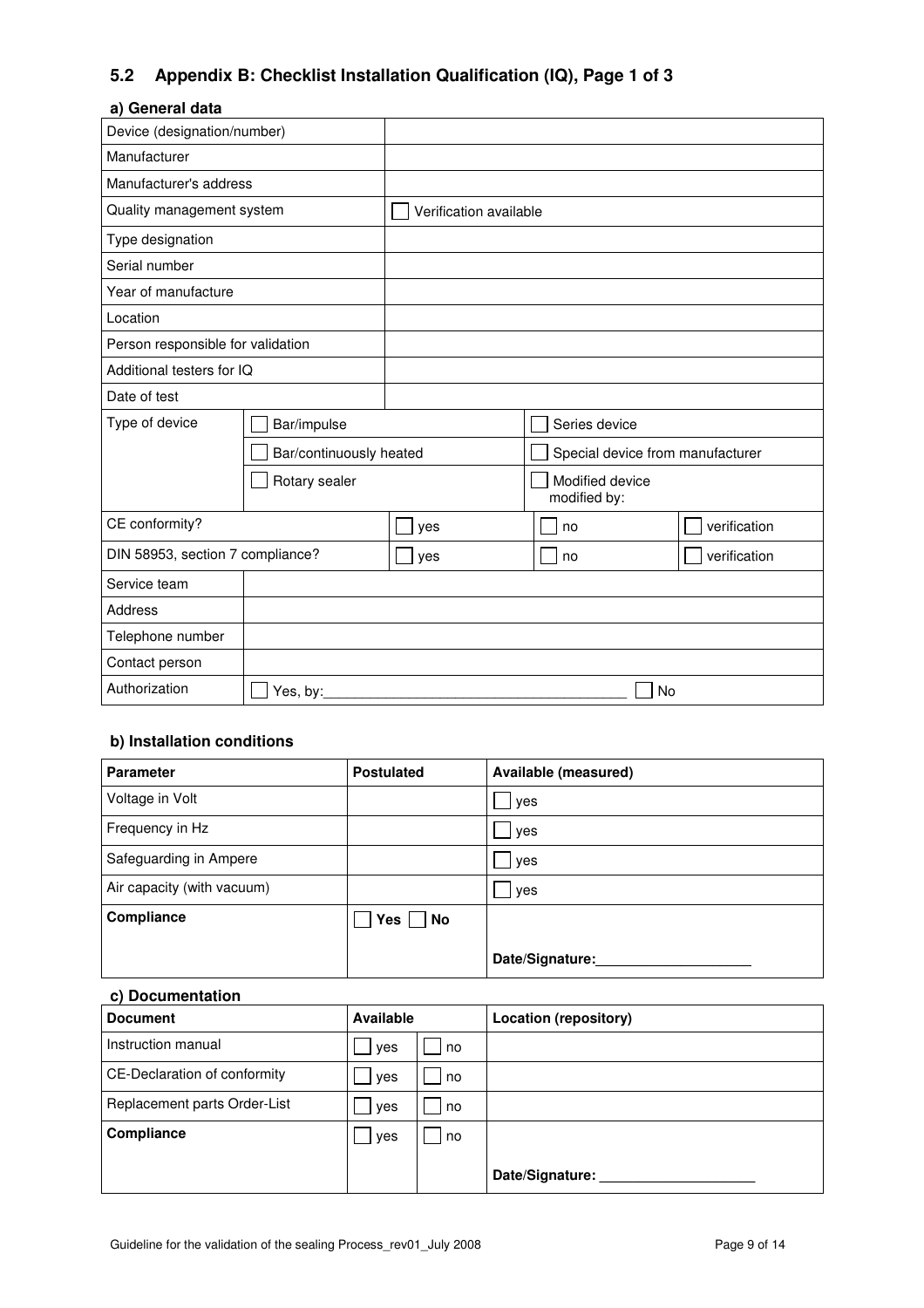# **Appendix B: Checklist Installation Qualification (IQ), Page 2 of 3**

#### **d) Security characteristics**

| <b>Parameter</b>            | <b>Postulated</b> |    | Available       |        |
|-----------------------------|-------------------|----|-----------------|--------|
| Seal seam width             | 6 mm              |    |                 |        |
| Distance to medical product | 30 mm             |    |                 |        |
| Process course              | automatic         |    | automatic       | manual |
| Compliance                  | yes               | no |                 |        |
|                             |                   |    | Date/Signature: |        |

The service instructions in general suffice for verification of these aspects. Furthermore, the following aspects must be checked by an authorized person:

| <b>Description</b>                                                                                                                    | Compliance |    | <b>Remarks</b>  |
|---------------------------------------------------------------------------------------------------------------------------------------|------------|----|-----------------|
| Is the sealing device connected ac-<br>cording to requirement?                                                                        | yes        | no |                 |
| Demonstrated that the sealing device<br>has no optical security defects (defect<br>in the case, power supply line, plug,<br>$etc.$ )? | yes        | no |                 |
| Demonstrated that the sealing device<br>has no operational defects (unknown<br>running noises, rattling, squeaking,<br>$etc.$ ?       | yes        | no |                 |
| Compliance                                                                                                                            | yes        | no |                 |
|                                                                                                                                       |            |    | Date/Signature: |

#### **e) Critical Parameters**

The following additional aspects must be determined by the user or checked (partial verification required):

| Which parameters were designated<br>as critical during process develop-                                                                                                                                        | Temperature              |    |                 | Contact pressure |  |  |
|----------------------------------------------------------------------------------------------------------------------------------------------------------------------------------------------------------------|--------------------------|----|-----------------|------------------|--|--|
| ment? (Ask the manufacturer).                                                                                                                                                                                  | Sealing time             |    |                 | Sealing speed    |  |  |
| at least Temperature and contact<br>pressure                                                                                                                                                                   |                          |    |                 |                  |  |  |
| Question                                                                                                                                                                                                       | Compliance<br><b>How</b> |    |                 |                  |  |  |
| Are these critical process parameters<br>controlled and monitored?                                                                                                                                             | yes                      | no |                 |                  |  |  |
| Are systems available, which in case<br>of deviation from previously deter-<br>mined limit values of operational pa-<br>rameters raise an alarm or warning or<br>a stop of the machine will be initi-<br>ated? | yes                      | no |                 |                  |  |  |
| Are these critical process parameters<br>routinely documented?                                                                                                                                                 | yes                      | no |                 |                  |  |  |
| Compliance                                                                                                                                                                                                     | yes<br>no                |    |                 |                  |  |  |
|                                                                                                                                                                                                                |                          |    | Date/Signature: |                  |  |  |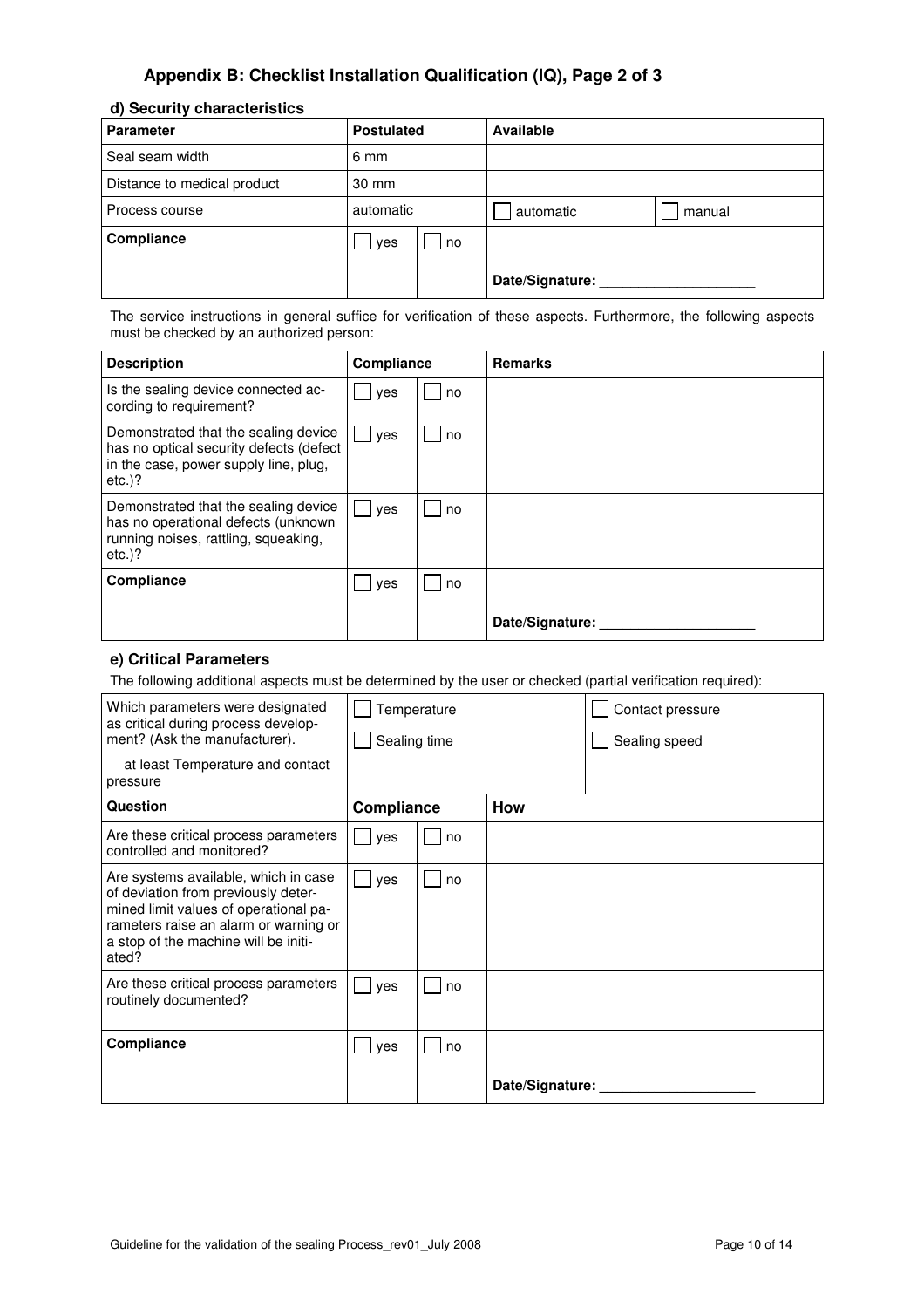# **Appendix B: Checklist Installation Qualification (IQ), Page 3 of 3**

The following additional aspects must be confirmed with verification:

| Question                                                                                              | Compliance |    | Proven by       |
|-------------------------------------------------------------------------------------------------------|------------|----|-----------------|
| Is the sealing device maintained/ and<br>do written maintenance plans exist?                          | l yes      | no |                 |
| Are the decisive instruments for the<br>process calibrated and do written<br>calibration plans exist? | yes        | no |                 |
| Compliance                                                                                            | yes        | no |                 |
|                                                                                                       |            |    | Date/Signature: |

The following is furthermore to be simulated and documented:

| Do the parameter settings remain<br>following a power failure? | ves | no |                 |
|----------------------------------------------------------------|-----|----|-----------------|
| Compliance                                                     | ves | no |                 |
|                                                                |     |    | Date/Signature: |

## **f) Training / Schooling**

| $\cdot$<br>J<br>$\tilde{\phantom{a}}$<br>Name of trained em- |                   | <b>Training</b> | <b>Hand signal</b> |                |                |
|--------------------------------------------------------------|-------------------|-----------------|--------------------|----------------|----------------|
| ployee                                                       | <b>Trained by</b> | Qualification   | Date               | <b>Trainer</b> | <b>Trainee</b> |
|                                                              |                   |                 |                    |                |                |
|                                                              |                   |                 |                    |                |                |
|                                                              |                   |                 |                    |                |                |
|                                                              |                   |                 |                    |                |                |
|                                                              |                   |                 |                    |                |                |
|                                                              |                   |                 |                    |                |                |
|                                                              |                   |                 |                    |                |                |
|                                                              |                   |                 |                    |                |                |
|                                                              |                   |                 |                    |                |                |
|                                                              |                   |                 |                    |                |                |

Note:

The Installation Qualification is to be considered passed only when all questions can be answered with a 'yes' and when the required verification exists.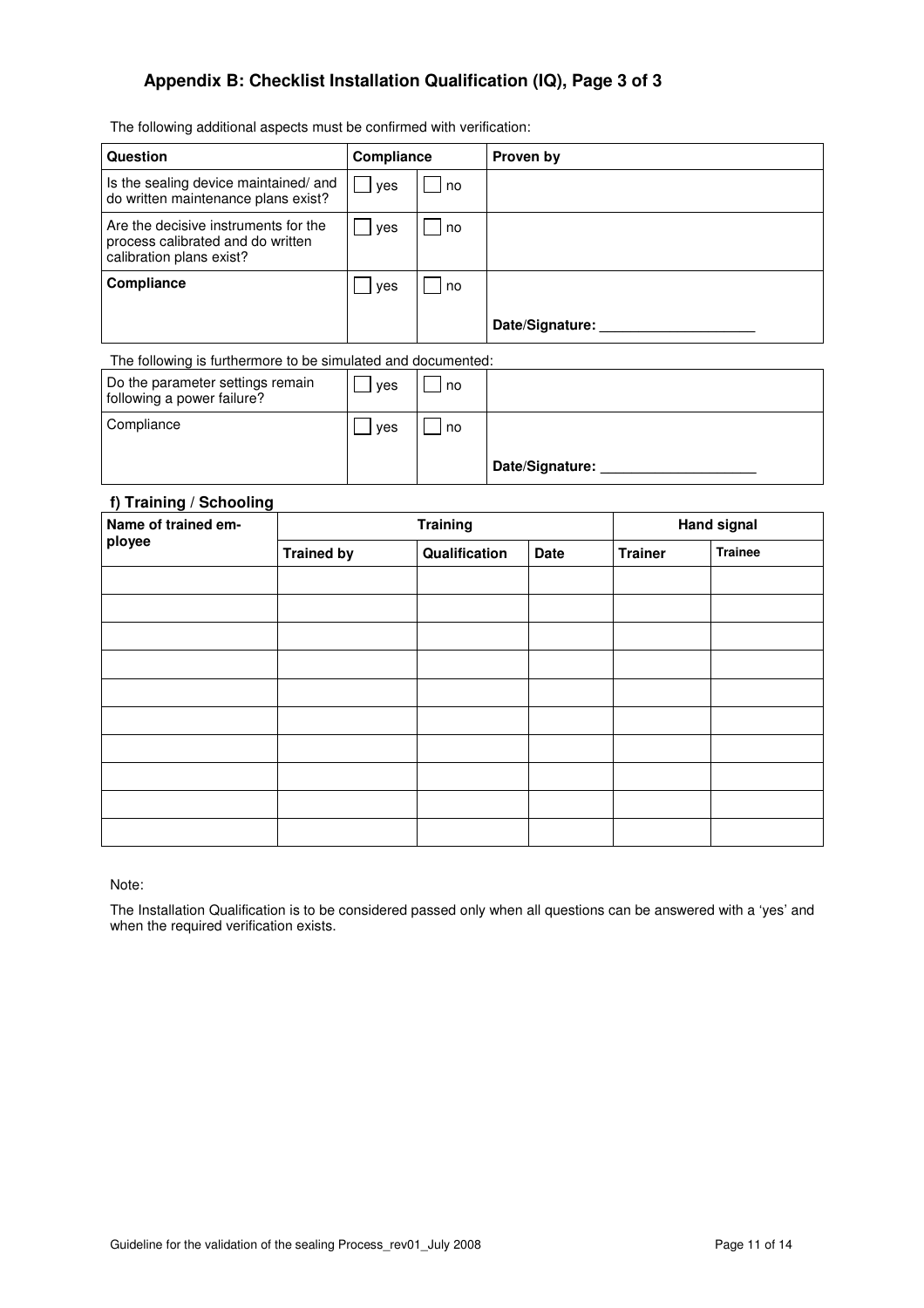# **5.3 Appendix C: Checklist Operational Qualification (OQ), Page 1 of 1**

| <b>Criteria</b>                                                                             | Lower limit (LL)                 | <b>Upper limit (UL)</b> |  |
|---------------------------------------------------------------------------------------------|----------------------------------|-------------------------|--|
| 1. Reference-Temperature (according to Packaging manufacturer LLM<br>$=M^*$ )               |                                  | <b>ULM</b>              |  |
| 2. Actual-Temperature during the test (read off)                                            | LL                               | UL                      |  |
| 3. Condition                                                                                | $LL$ >= $LLM$                    | $UL \leq ULM$           |  |
| 4. Compliance with conditions in line 3<br>ves<br>no                                        |                                  |                         |  |
| <b>Peelability (visual test)</b>                                                            | yes<br>no                        | yes<br>no               |  |
| <b>Quality properties</b>                                                                   | Compliance                       | Compliance              |  |
| Intact seal for a specified seal width                                                      | yes<br>no                        | yes<br>no               |  |
| Verified by                                                                                 |                                  |                         |  |
| No channels or open seals.                                                                  | no<br>yes                        | yes<br>no               |  |
| Verified by                                                                                 |                                  |                         |  |
| No punctures or tears                                                                       | no<br>yes                        | yes<br>no               |  |
| Verified by                                                                                 |                                  |                         |  |
| No material delamination or separation                                                      | yes<br>no                        | yes<br>no               |  |
| Verified by                                                                                 |                                  |                         |  |
| Temperature (T) determined for the PQ                                                       |                                  |                         |  |
| (Average between lower limit and upper limit is the Actual-<br>Temperature during the test) | $T = \underline{\qquad \qquad }$ |                         |  |

\* In case of use of special materials (e.g. Tyvek) the limit values must, where necessary, be determined through test sealing (DIN 58953-7).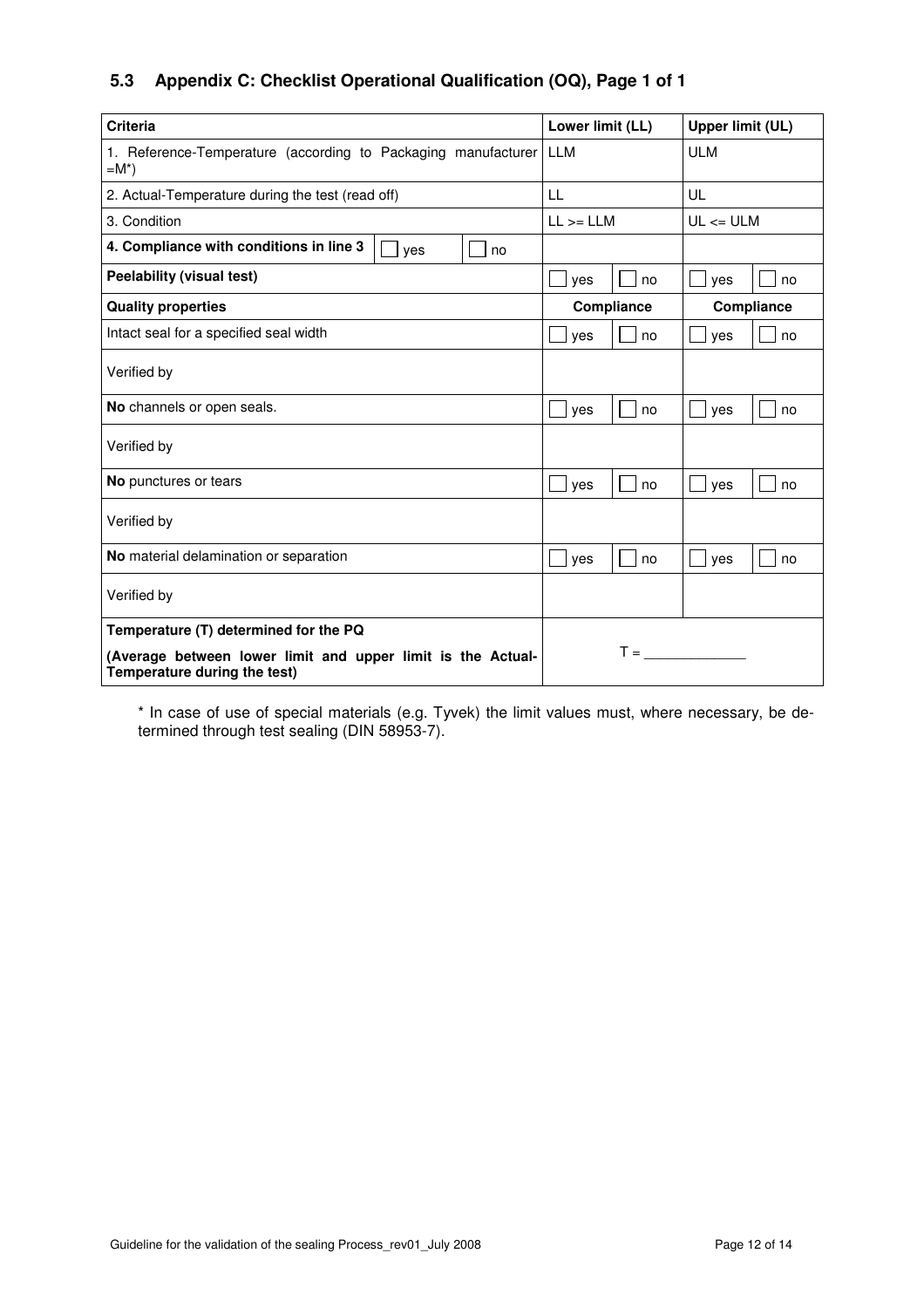# **5.4 Appendix D: Checklist Performance Qualification (PQ), page 1 of 1**

| Temperature defined for the sealing process (carried for-<br>ward from OQ Checklist)                                                                              |         | T=            |       |               |
|-------------------------------------------------------------------------------------------------------------------------------------------------------------------|---------|---------------|-------|---------------|
| Actual-Temperature for the operational qualification   LL:<br>(amount carried forward from OQ Checklist)                                                          | UL:     |               |       |               |
| Switch-off tolerance in Degrees Celsius according to DIN<br>58953-7 (according to sealing device manufacturer's<br>specifications, as a general rule $+$ /- 5 °C) | $A =$   |               |       |               |
| Resulting lower and upper value                                                                                                                                   | $T - A$ | $=$           | $T+A$ | $=$           |
| <b>Conditions</b>                                                                                                                                                 |         | $T - A >= LL$ |       | $T + A \le U$ |
| <b>Compliance with conditions</b>                                                                                                                                 | ves     | no            | ves   | no            |

| <b>Criteria</b>                                                                   | <b>Sterilization-cycle A</b> |    | <b>Sterilization-cycle B</b> |    | <b>Sterilization-cycle C</b> |    |
|-----------------------------------------------------------------------------------|------------------------------|----|------------------------------|----|------------------------------|----|
| Date/time of sterilization                                                        |                              |    |                              |    |                              |    |
| Sterilization protocol available and cor-<br>rect operational procedure confirmed | yes                          | no | yes                          | no | yes                          | no |
| <b>Sealing parameters</b>                                                         |                              |    |                              |    |                              |    |
| Temperature                                                                       |                              |    |                              |    |                              |    |
| Contact pressure                                                                  |                              |    |                              |    |                              |    |
| Time /Speed                                                                       |                              |    |                              |    |                              |    |
| Seal seam resistance                                                              |                              |    |                              |    |                              |    |
| Free end supported                                                                | yes                          | no | yes                          | no | yes                          | no |
| <b>Maximum resistance</b>                                                         |                              |    |                              |    |                              |    |
| Sample 1                                                                          | $A1$ :                       |    | B1:                          |    | $C1$ :                       |    |
| Sample 2                                                                          | A2:                          |    | B2:                          |    | $C2$ :                       |    |
| Sample 3                                                                          | A3:                          |    | B3:                          |    | C3:                          |    |
| Sample 4                                                                          | $A4$ :                       |    | B4:                          |    | $C4$ :                       |    |
| Sample 5                                                                          | A5:                          |    | B5:                          |    | C5:                          |    |
| <b>Test Passed</b>                                                                | $\blacksquare$               | no |                              | no |                              | no |
| (when all values $>= 1,5$ N/15mm)                                                 | yes                          |    | $ $ yes                      |    | yes                          |    |
| Verified by                                                                       |                              |    |                              |    |                              |    |
| Institute, Company, etc, name                                                     |                              |    |                              |    |                              |    |
|                                                                                   |                              |    |                              |    |                              |    |